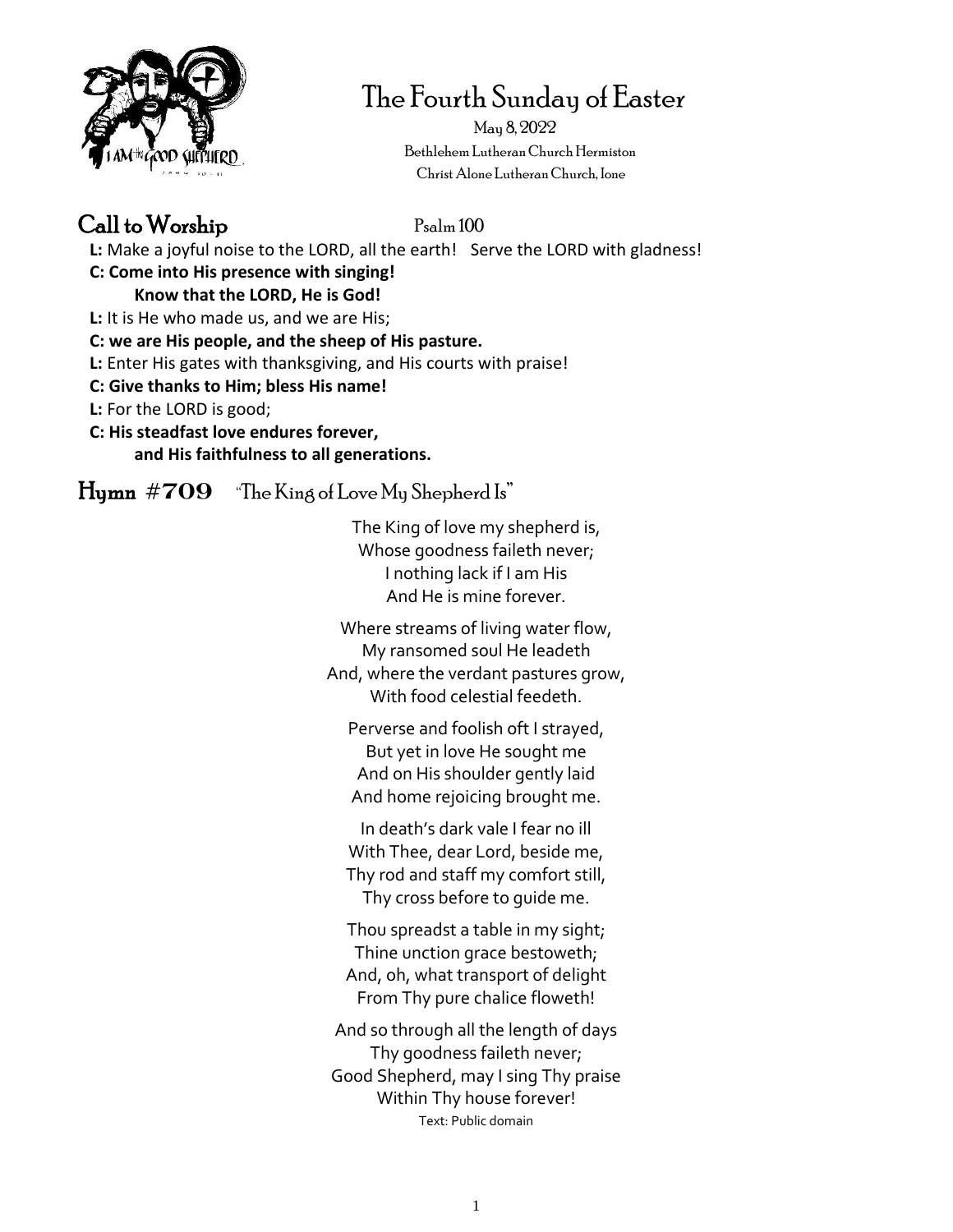**The Easter Dialog** adapted from Revelation  $1 \& 7$  NIV

**L:** Grace and peace to you from the One Who is, and

the One Who was, and the One Who will be

From the sevenfold Spirit before His throne;

And from Jesus Christ – He is the Faithful Witness,

the First of the dead to live again and the Ruler over the kings of the earth.

**C: To Him Who loves us**

**and by His blood has freed us from our sins,**

**and has made us a kingdom,** 

 **priests to God and His Father** 

- **— to Him be glory and power for ever and ever! Amen.**
- **L:** Christ is risen!
- **C: He is risen indeed! Alleluia!**
- **L:** The uncountable multitude of nations standing before the throne of the Lamb cry out with a loud voice:

## **C: "Salvation belongs to our God, Who sits on the throne, and to the Lamb."**

**L:** And all the angels standing around the throne worship Him saying:

**C: "Amen!** 

**Praise and glory and wisdom and thanks and honor and power and strength be to our God for ever and ever. Amen!"**

**L:** Christ is risen!

**C: He is risen indeed! Alleluia!**

## Prayer of the Day

- **L:** Almighty God, merciful Father, since You have wakened from death the Shepherd of Your sheep, grant us Your Holy Spirit that when we hear the voice of our Shepherd we may know Him Who calls us each by name and follow where He leads;
- **C: through the same Jesus Christ, Your Son, our Lord, Who lives and reigns with You and the Holy Spirit, one God, now and forever. Amen.**

Hymn **#710 vv. 1-4** "The Lord's My Shepherd, I'll Not Want"

The Lord's my shepherd, I'll not want; He makes me down to lie In pastures green; He leadeth me The quiet waters by.

My soul He doth restore again And me to walk doth make Within the paths of righteousness, E'en for His own name's sake.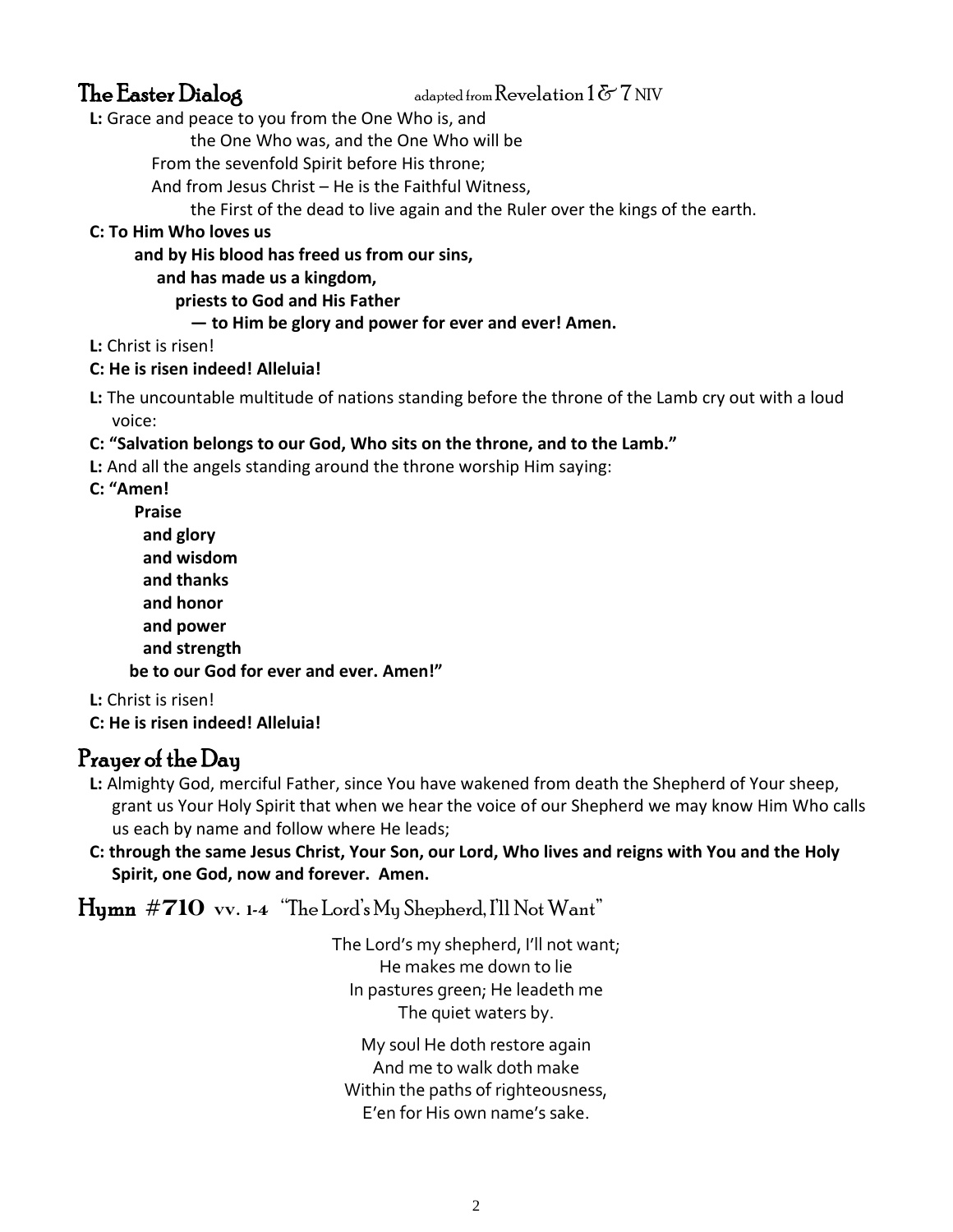Yea, though I walk in death's dark vale, Yet will I fear no ill; For Thou art with me, and Thy rod And staff me comfort still.

My table Thou hast furnishèd In presence of my foes; My head Thou dost with oil anoint, And my cup overflows.

Psalm of the Day read in unison Psalm 23 KJV

**The LORD is my shepherd; I shall not want.**

**He maketh me to lie down in green pastures:**

**He leadeth me beside the still waters.**

**He restoreth my soul:**

**He leadeth me in the paths of righteousness for His name's sake.**

**Yea, though I walk through the valley of the shadow of death,** 

 **I will fear no evil: for Thou art with me;**

**Thy rod and Thy staff they comfort me.**

**Thou preparest a table before me in the presence of mine enemies:** 

**Thou anointest my head with oil;**

**my cup runneth over.**

**Surely goodness and mercy shall follow me all the days of my life: and I will dwell in the house of the LORD for ever.**

Hymn **#710 v. 5** "The Lord's My Shepherd, I'll Not Want"

Goodness and mercy all my life Shall surely follow me; And in God's house forevermore My dwelling place shall be. Text: Public domain

## New Testament Lesson Acts 20:17-35

Now from Miletus [Paul] sent to Ephesus and called the elders of the church to come to him. <sup>18</sup>And when they came to him, he said to them:

"You yourselves know how I lived among you the whole time from the first day that I set foot in Asia,  $^{19}$ serving the Lord with all humility and with tears and with trials that happened to me through the plots of the Jews; <sup>20</sup>how I did not shrink from declaring to you anything that was profitable, and teaching you in public and from house to house, <sup>21</sup>testifying both to Jews and to Greeks of repentance toward God and of faith in our Lord Jesus Christ. <sup>22</sup>And now, behold, I am going to Jerusalem, constrained by the Spirit, not knowing what will happen to me there,  $^{23}$ except that the Holy Spirit testifies to me in every city that imprisonment and afflictions await me. <sup>24</sup>But I do not account my life of any value nor as precious to myself, if only I may finish my course and the ministry that I received from the Lord Jesus, to testify to the gospel of the grace of God. <sup>25</sup>And now, behold, I know that none of you among whom I have gone about proclaiming the kingdom will see my face again. <sup>26</sup>Therefore I testify to you this day that I am innocent of the blood of all of you, <sup>27</sup>for I did not shrink from declaring to you the whole counsel of God. <sup>28</sup>Pay careful attention to yourselves and to all the flock, in which the Holy Spirit has made you overseers, to care for the church of God, which he obtained with his own blood. <sup>29</sup>I know that after my departure fierce wolves will come in among you, not sparing the flock; <sup>30</sup>and from among your own selves will arise men speaking twisted things, to draw away the disciples after them. <sup>31</sup>Therefore be alert, remembering that for three years I did not cease night or day to admonish everyone with tears. <sup>32</sup>And now I commend you to God and to the word of his grace, which is able to build you up and to give you the inheritance among all those who are sanctified. 331 coveted no one's silver or gold or apparel. <sup>34</sup>You yourselves know that these hands ministered to my necessities and to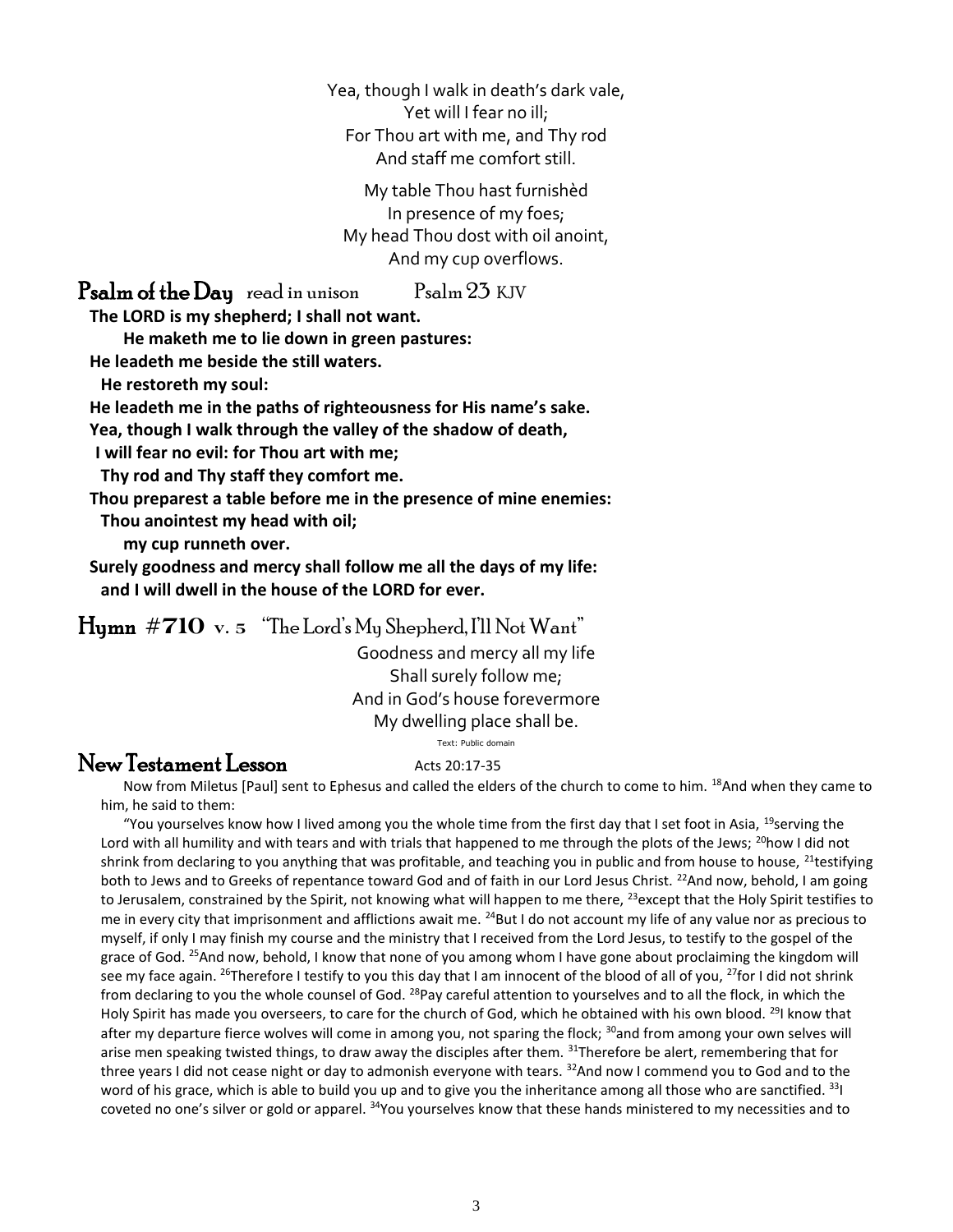those who were with me. <sup>35</sup>In all things I have shown you that by working hard in this way we must help the weak and remember the words of the Lord Jesus, how he himself said, 'It is more blessed to give than to receive.'"

**L:** This is the Word of the Lord **C: Thanks be to God**

## Gradual recited by **ALL:**

**Christ has risen from the dead.**

**God the Father has crowned Him with glory and honor, He has given Him dominion over the works of His hands; He has put all things under His feet.**

## Epistle Lesson Revelation 7:9–17

After this I looked, and behold, a great multitude that no one could number, from every nation, from all tribes and peoples and languages, standing before the throne and before the Lamb, clothed in white robes, with palm branches in their hands, <sup>10</sup>and crying out with a loud voice, "Salvation belongs to our God who sits on the throne, and to the Lamb!"  $11$ And all the angels were standing around the throne and around the elders and the four living creatures, and they fell on their faces before the throne and worshiped God, <sup>12</sup>saying, "Amen! Blessing and glory and wisdom and thanksgiving and honor and power and might be to our God forever and ever! Amen."

 $13$ Then one of the elders addressed me, saying, "Who are these, clothed in white robes, and from where have they come?" <sup>14</sup>I said to him, "Sir, you know." And he said to me, "These are the ones coming out of the great tribulation. They have washed their robes and made them white in the blood of the Lamb.

<sup>15</sup>"Therefore they are before the throne of God, and serve him day and night in his temple;

and he who sits on the throne will shelter them with his presence.

 $16$ They shall hunger no more, neither thirst anymore; the sun shall not strike them, nor any scorching heat.  $17$ For the Lamb in the midst of the throne will be their shepherd, and he will guide them to springs of living water, and God will wipe away every tear from their eyes."

**L:** This is the Word of the Lord **C: Thanks be to God**

## Gospel Lesson John 10:22-30

**L:** The Holy Gospel according to St. John, the Tenth chapter **C: Glory to You, O Lord.** 

At that time the Feast of Dedication took place at Jerusalem. It was winter, <sup>23</sup>and Jesus was walking in the temple, in the colonnade of Solomon. <sup>24</sup>So the Jews gathered around him and said to him, "How long will you keep us in suspense? If you are the Christ, tell us plainly." <sup>25</sup>Jesus answered them, "I told you, and you do not believe. The works that I do in my Father's name bear witness about me,  $^{26}$ but you do not believe because you are not part of my flock.  $^{27}$ My sheep hear my voice, and I know them, and they follow me. <sup>28</sup>I give them eternal life, and they will never perish, and no one will snatch them out of my hand. <sup>29</sup>My Father, who has given them to me, is greater than all, and no one is able to snatch them out of the Father's hand.  $30$ I and the Father are one."

**L:** This is the Word of the Lord **C: Praise to You, O Christ.** 

Hymn #740 "I Am Jesus' Little Lamb"

I am Jesus' little lamb, Ever glad at heart I am; For my Shepherd gently guides me, Knows my need and well provides me, Loves me ev'ry day the same, Even calls me by my name.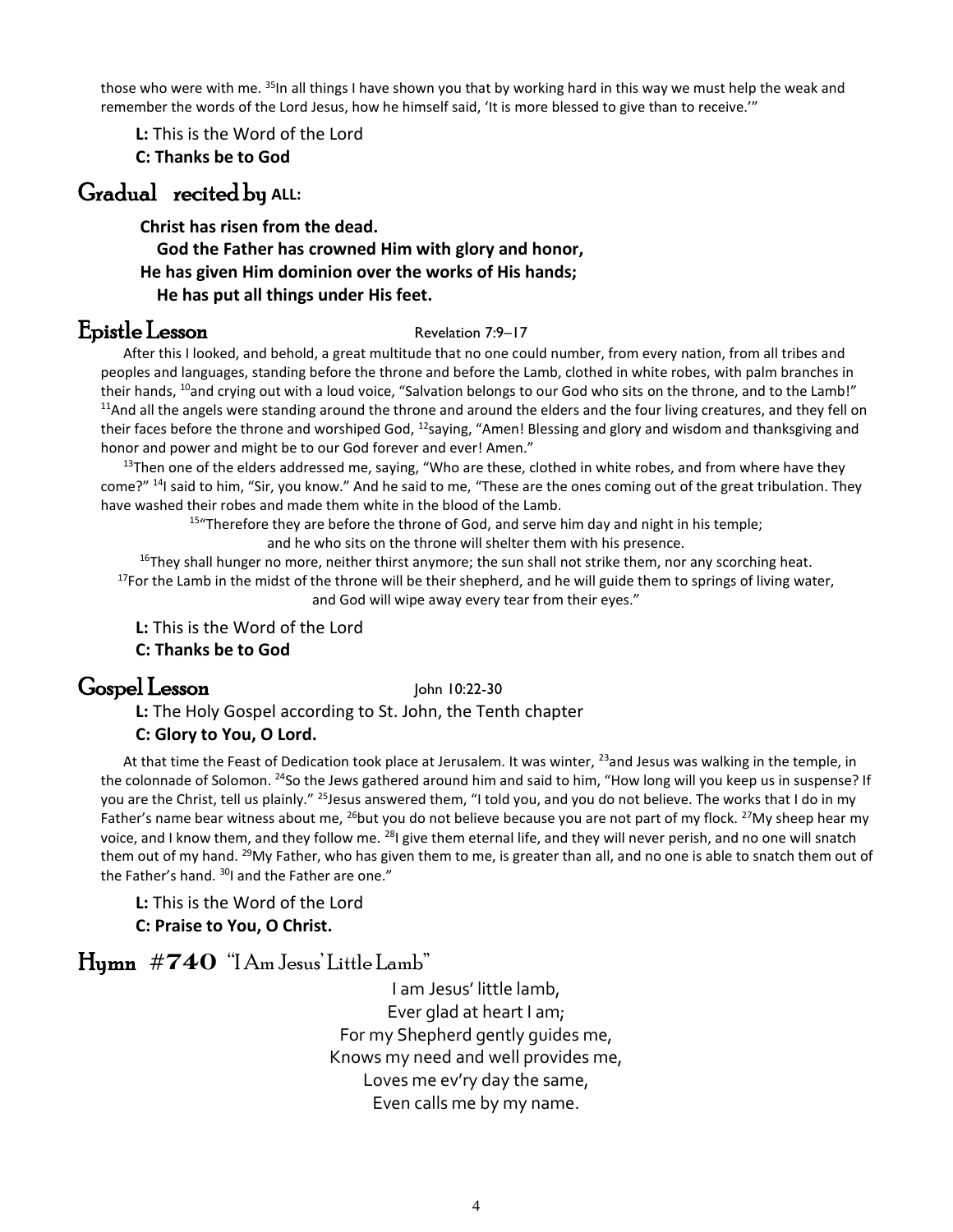Day by day, at home, away, Jesus is my staff and stay. When I hunger, Jesus feeds me, Into pleasant pastures leads me; When I thirst, He bids me go Where the quiet waters flow.

Who so happy as I am, Even now the Shepherd's lamb? And when my short life is ended, By His angel host attended, He shall fold me to His breast, There within His arms to rest.

Text: Public domain

## Sermon

## The Apostles' Creed

**I believe in God, the Father Almighty, Maker of heaven and earth.**

**And in Jesus Christ, His only Son, our Lord, Who was conceived by the Holy Spirit, born of the virgin Mary, suffered under Pontius Pilate, was crucified, died and was buried. He descended into hell. The third day He rose again from the dead. He ascended into heaven and sits at the right hand of God the Father Almighty. From thence He will come to judge the living and the dead.**

**I believe in the Holy Spirit,**

 **the holy Christian Church, the communion of saints, the forgiveness of sins, the resurrection of the body,** and the life  $\bigoplus$  everlasting. Amen.

## **Offering**

Hymn **#735** "Have No Fear, Little Flock"

Have no fear, little flock; Have no fear, little flock, For the Father has chosen To give you the Kingdom; Have no fear, little flock!

Have good cheer, little flock; Have good cheer, little flock, For the Father will keep you In His love forever; Have good cheer, little flock!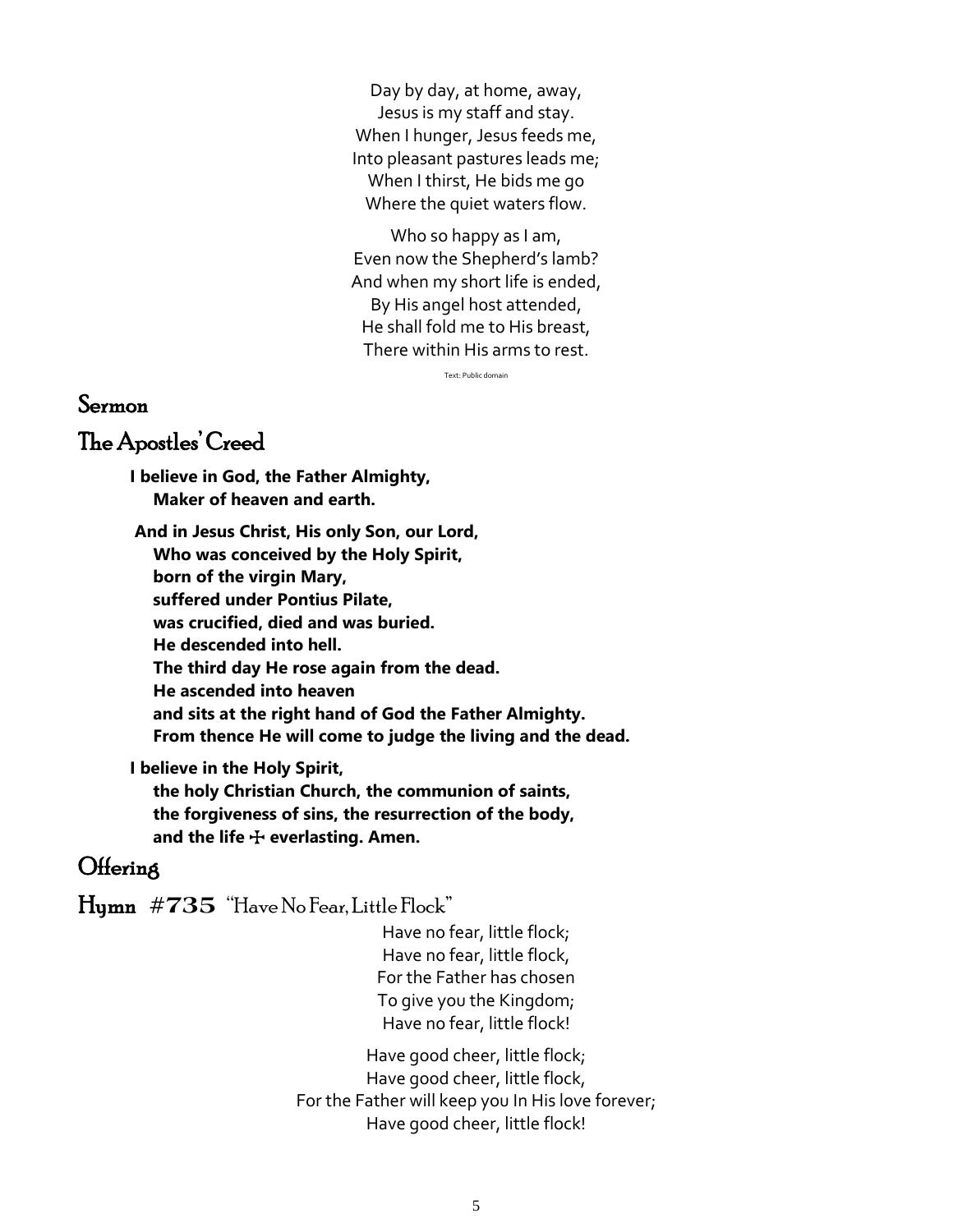Praise the Lord high above; Praise the Lord high above, For He stoops down to heal you, Uplift and restore you; Praise the Lord high above!

Thankful hearts raise to God; Thankful hearts raise to God, For He stays close beside you, In all things works with you; Thankful hearts raise to God!

Text: © 1973 Concordia Publishing House. Used by permission: LSB Hymn License no. 110004649

## The Prayers of the Church

#### The Lord's Prayer

**Our Father Who art in heaven, hallowed be Thy name, Thy kingdom come, Thy will be done on earth as it is in heaven; give us this day our daily bread; and forgive us our trespasses as we forgive those who trespass against us; and lead us not into temptation, but deliver us from evil.**

**For Thine is the kingdom and the power and the glory forever and ever. Amen.**

## A Time to Thank God for Our Mothers

 $\bf{H}$ ymn "A Wife of Noble Heart" based on Proverbs  $\rm{51}$  tune: "Your Table I Approach"

A wife of noble heart is worth far more than jew'ls Her husband has full confidence He has no need unfilled

She brings him good, not harm, throughout her length of days She clothes, she works with eager hands Her fam'ly to provide

With strength and dignity she laughs at days to come She speaks with wisdom; Faithful truth Is on her loving tongue

## A Scripture to Honor Our Mothers  $\delta$  Wives Proverbs 31:10-31

**L:** An excellent wife who can find? **Men: She is far more precious than jewels.**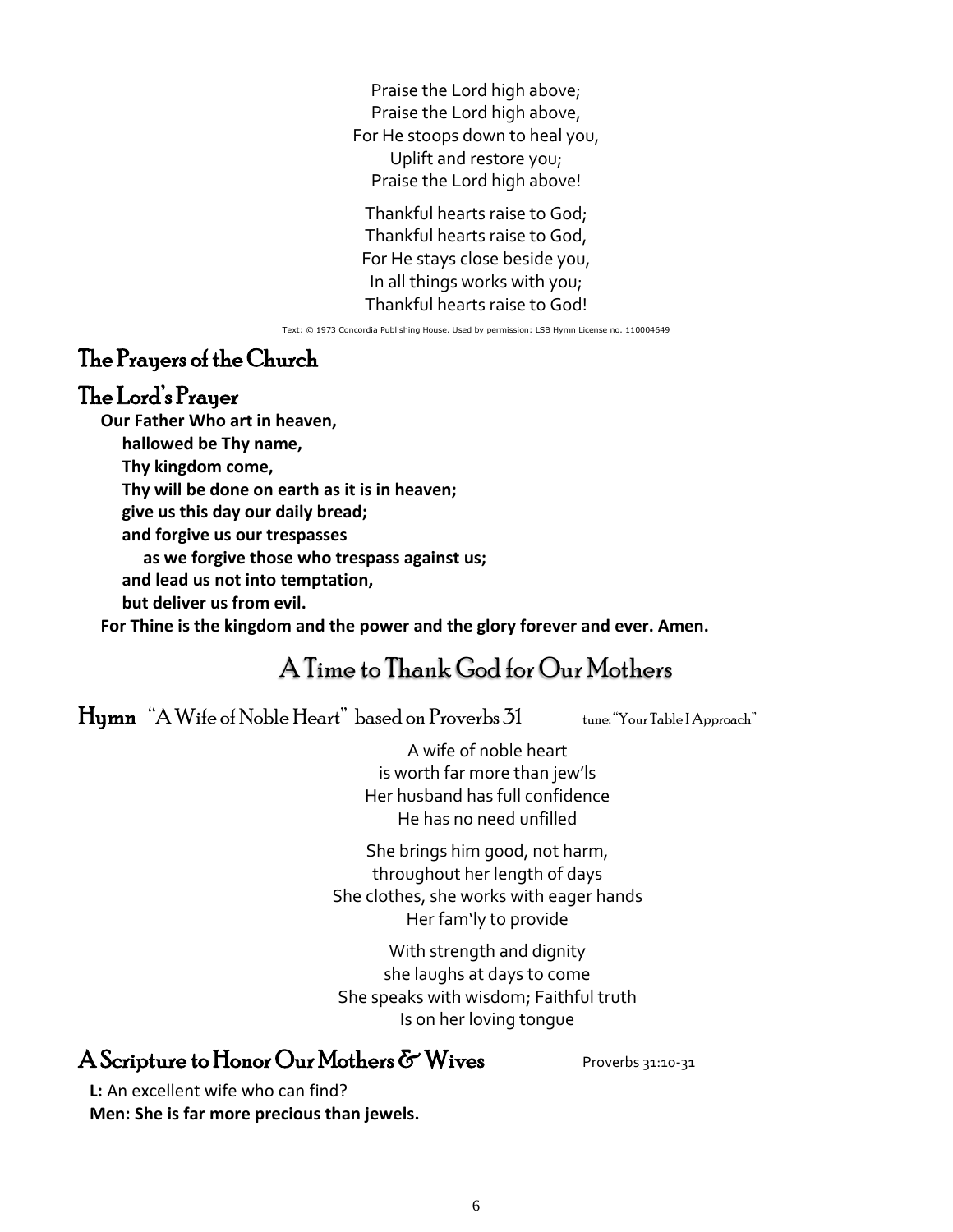**L:** The heart of her husband trusts in her, and he will have no lack of gain. She does him good, and not harm, all the days of her life. She seeks wool and flax, and works with willing hands.

She is like the ships of the merchant; she brings her food from afar.

## **Men: She rises while it is yet night and provides food for her household and portions for her maidens.**

**L:** She considers a field and buys it; with the fruit of her hands she plants a vineyard. **Men: She dresses herself with strength and makes her arms strong.**

**L:** She perceives that her merchandise is profitable. Her lamp does not go out at night. She puts her hands to the distaff, and her hands hold the spindle.

## **Men: She opens her hand to the poor and reaches out her hands to the needy.**

**L:** She is not afraid of snow for her household, for all her household are clothed in scarlet. She makes bed coverings for herself; her clothing is fine linen and purple.

Her husband is known in the gates when he sits among the elders of the land.

She makes linen garments and sells them; she delivers sashes to the merchant.

#### **Men: Strength and dignity are her clothing,**

**and she laughs at the time to come.**

**She opens her mouth with wisdom,**

**and the teaching of kindness is on her tongue.**

#### *Husbands and Children now stand*

**L:** She looks well to the ways of her household and does not eat the bread of idleness.

Her children rise up and call her blessed; her husband also, and he praises her:

**Men: "Many women have done excellently,**

## **but you surpass them all."**

\_\_\_\_\_\_\_\_\_\_\_\_\_\_\_\_\_\_\_\_\_\_\_\_\_\_\_\_\_\_\_\_ .

**L:** Charm is deceitful, and beauty is vain, but a woman who fears the LORD is to be praised.

#### **Men: Give her of the fruit of her hands,**

**and let her works praise her in the gates.**

## A Mother's Day Prayer

**L:** Father, we praise and thank You this morning for the gift of our mothers. You have graciously used our mothers as participants in Your continuing act of creation, using their wombs to give us life.

**All: Lord, I thank You this morning for my mother \_\_\_\_\_\_\_\_\_\_\_\_\_\_ .**

**L:** "Honor your father and your mother, so that you may live long in the land the LORD your God is giving you." We confess this morning that we have not always obeyed our mothers. We have shown them disrespect, been disobedient and have not honored them.

## **C: Forgive me Lord, and help me to live a life that brings honor to my mother.**

- **L:** Lord, You have blessed most mothers with an unconditional love for their children. We are confident that as they pray for their children You graciously hear them . . .
- **Mothers:** Almighty God and compassionate Lord, guard my *child/children* all the days of their lives. Protect them, I pray, from the powers of the Evil One. Bring them through trial and tribulation with their faith intact. And above all, I pray, inscribe *this/these name/s* in the Lamb's book of life

**Husbands:** I thank you Lord, for my wife – the mother of my children. May Your angels guard and strengthen her. May Your Spirit direct and preserve her. Bless now, I pray, \_\_\_\_\_\_\_\_\_\_\_\_